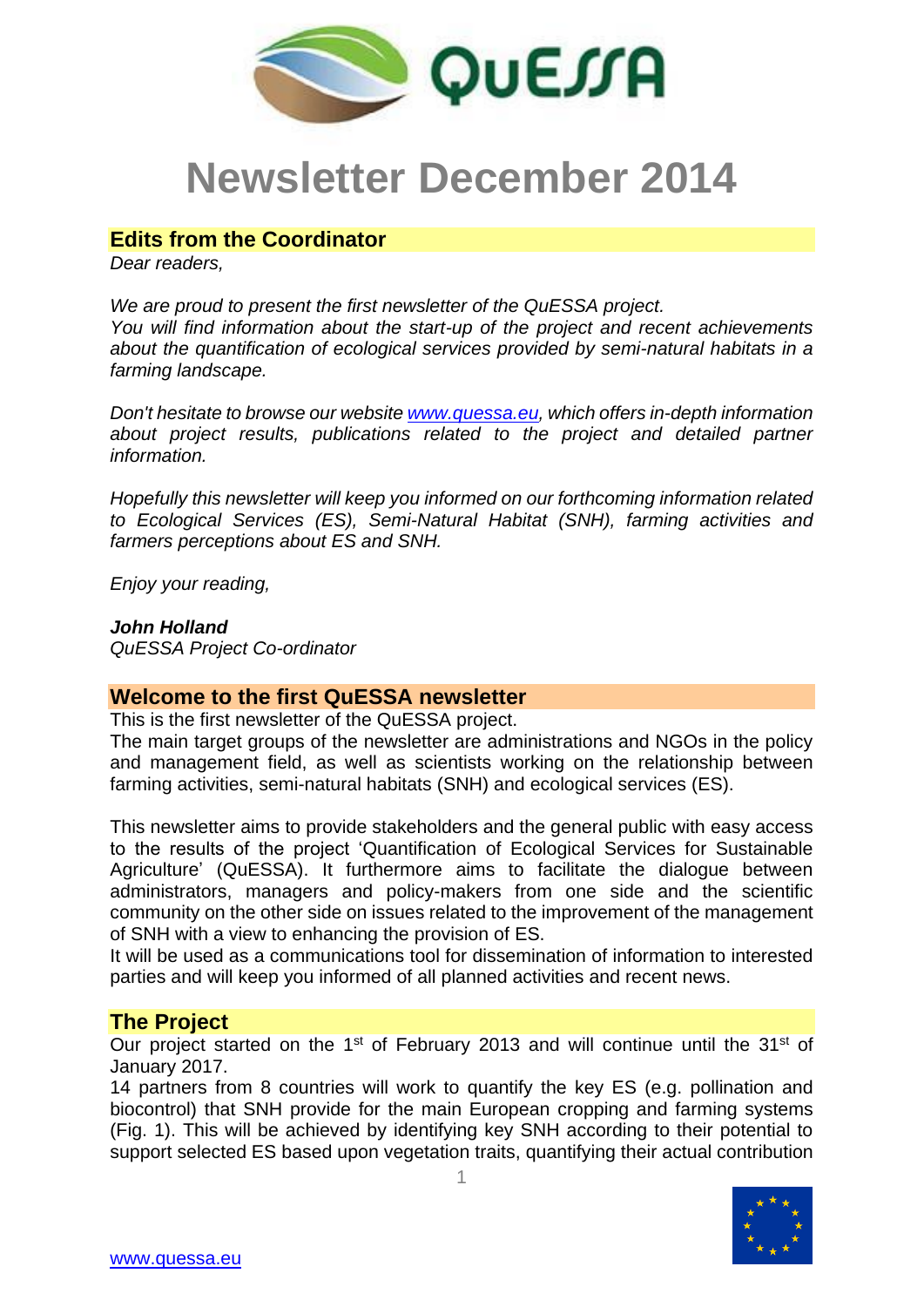

to ES and through modelling make predictions at farm to landscapes on ES delivery from SNH.



**Figure 1. Map of case studies from QuESSA Project.**

Through this newsletter we will keep you informed on the progress of our work and on the key findings.

## **Background**

Current conventional farming systems are still heavily reliant on agrochemical inputs that cause pollution of SNH and are implicated in declining biodiversity causing disruption of ES. The vegetation of SNH supports ES essential for the development of sustainable farming systems such as overwintering sites, hiding places, pollen, nectar and alternative nutrition for pollinator species, pests and their natural enemies.

## **Objectives**

- Identifying the key SNH according to their potential to provide selected ES based upon vegetation traits.
- Verifying the potential of SNH to deliver the selected ES through field studies in 16 CS and demonstrating opportunities and trade-offs through mechanistic modelling.
- Evaluating the economic and non-monetary value of ES derived from SNH and stakeholders' need for these ES.
- Analysing and predicting with spatially explicit models the effects of spatial allocation and management of SNH on the level of selected ES provided by SNH in farming systems from farm to European scales.
- Producing guidelines and making recommendations to stakeholders and provide a web-based tool for farmers to enhance exploitation of SNH for their ES provision.

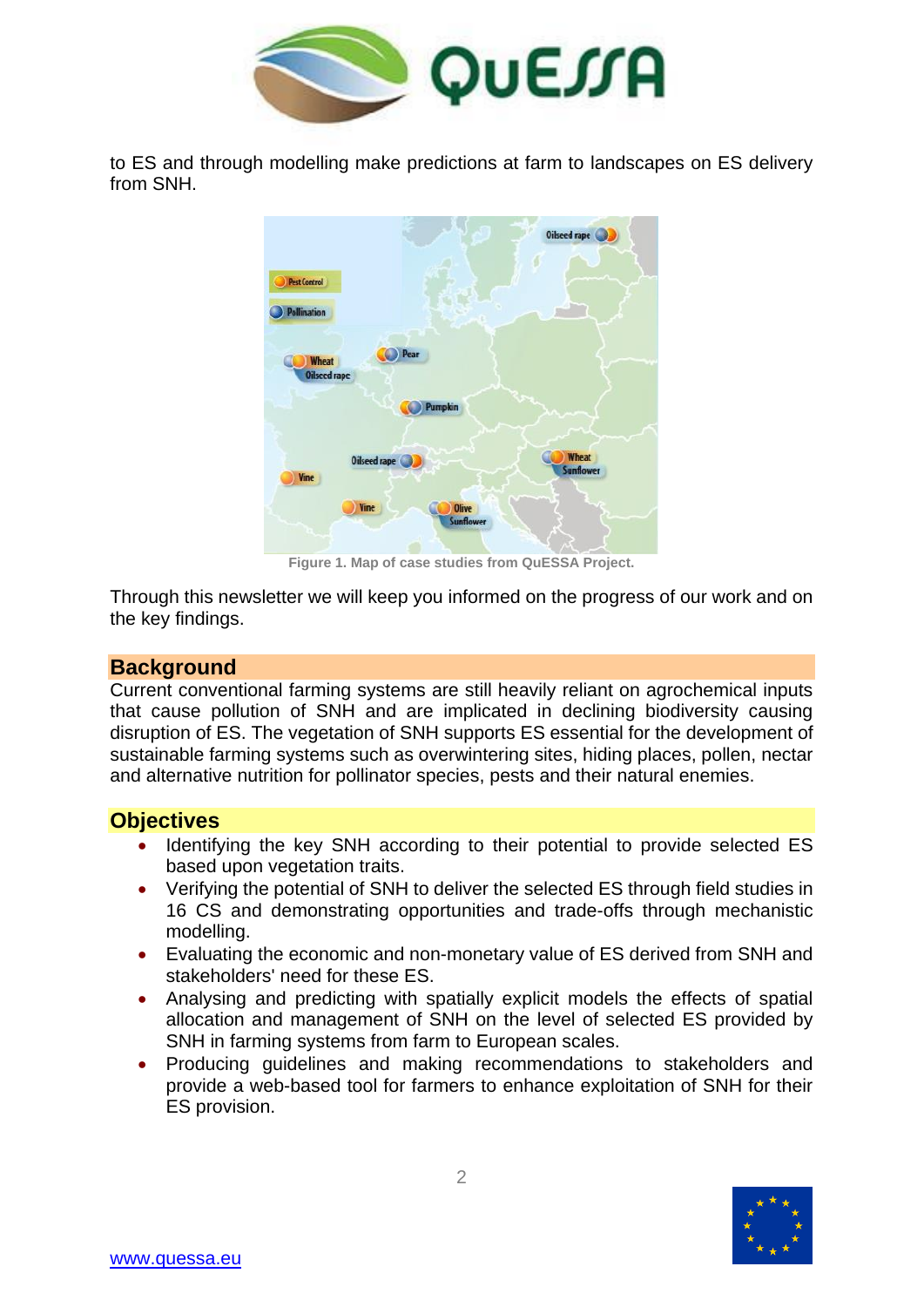

# **Approach**

The project is structured into five work packages.



# **Key Ecological Services**

General design of all protocols for measuring ES provision have been first established by the consortium during the first 2 months of the project just before testing in the field season. These were clarified at Landau, during the first general assembly (GA), with a big effort to build a general layout for the 2014 and 2015 surveys.

# **Landscape composition and configuration**

**Aim:** Describe the landscape configuration *(landscape mapping)*, and the composition: vegetation, types of SNH *(herbaceous areal or linear and woody areal or linear)*, structure and management *(intensity/frequency of disturbance)*.



**Figure 2. Aerial view of a Swiss landscape (Source: ART).**

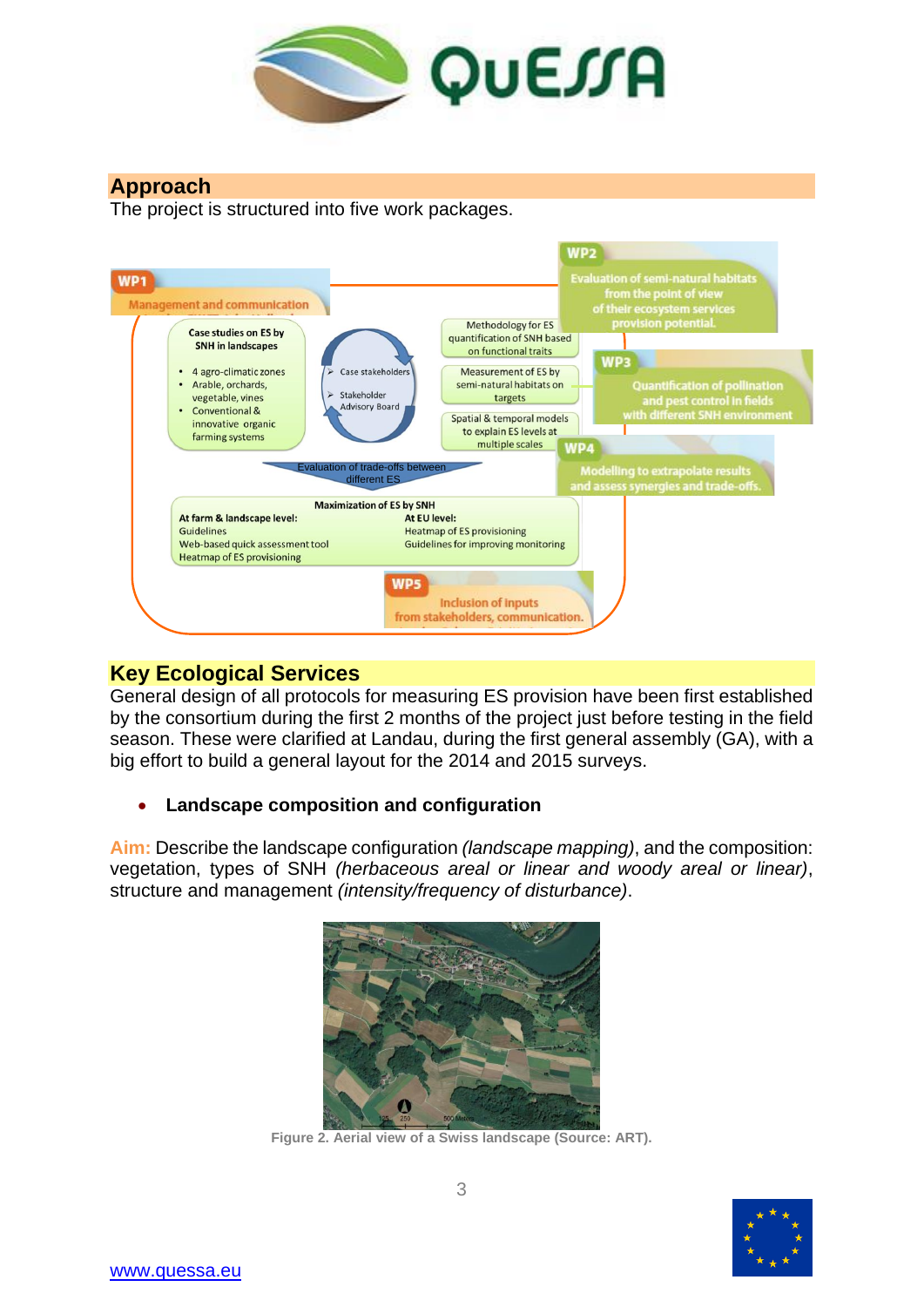

**Biodiversity monitoring**

**Aim:** Monitoring the general biodiversity in crop and in SNH above-ground and at ground level.



**Figure 3. Pan traps and attractiveness test based on colour for the study of flying insects. Pitfall traps are used for ground dwelling predators.**

- **Sentinels** *(see Focus)*
- **Emergence Traps**

**Aim:** Estimating the overwintering potential of SNH.



**Figure 4. Example of emergence traps to estimate overwintering potential of SNH.**

- Monitoring of farming practices (SNH management, frequency of grazing, fertilizer, pesticide use intensity & date, yields)
- **Other ES**:
	- o **Aesthetics of landscapes** (ART) :

**Aim:** Measuring the effect of SNH on landscape aesthetics at two levels, element and landscape levels through an assessment/comparison of photographs, farmer interviews and stakeholder focus groups (Table 1).

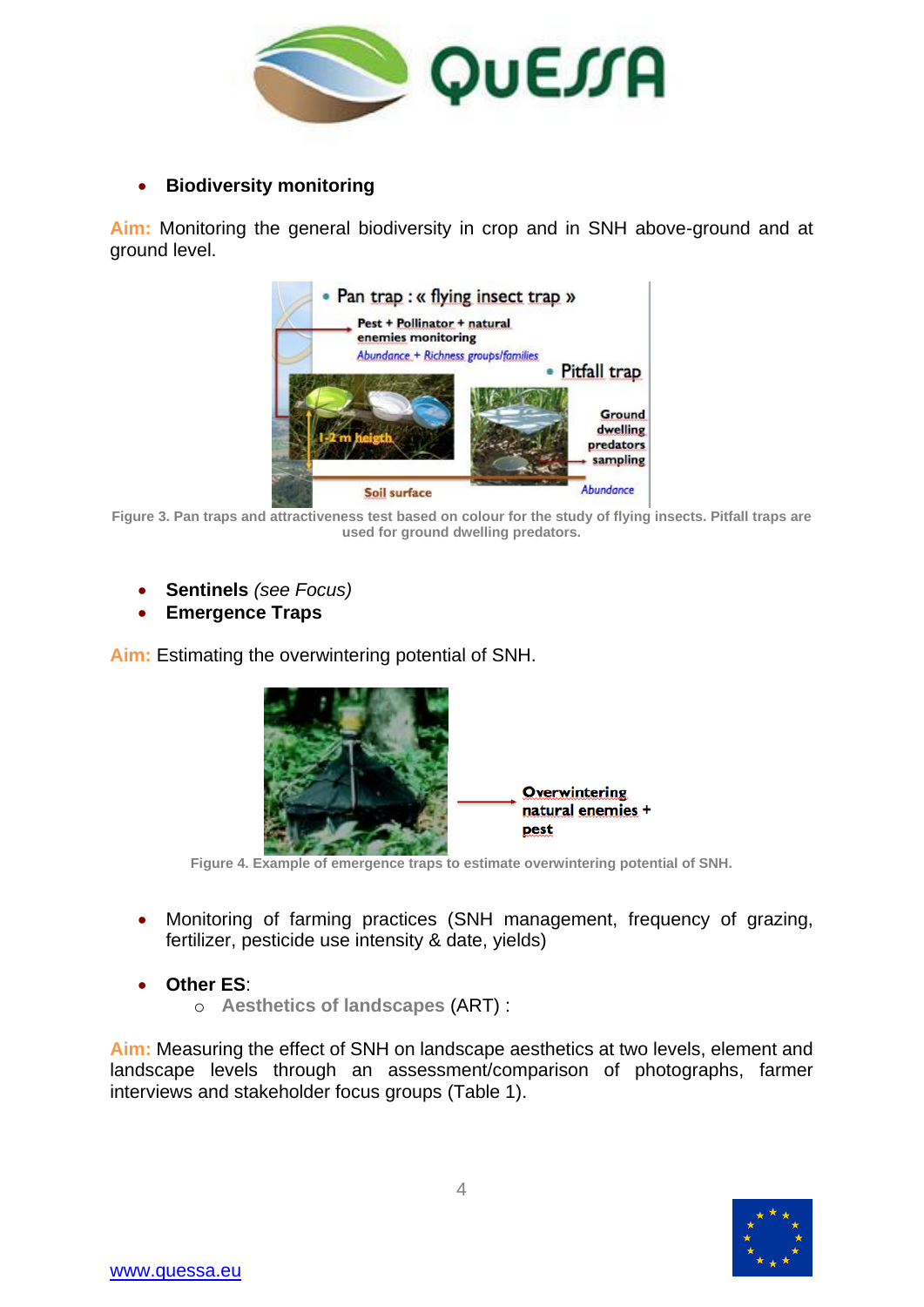

**Table 1. Method to measure the landscape aesthetics at two levels (Source: ART).**



An online survey will be available on the Quessa website and on the facebook page.

o **Soil organic matter in SNH and focal field** (SZIE/WU)

**Aim:** Measuring **soil organic matter content** of the soils of focal fields (FF) and semi natural habitats (SNHs) to provide a comparative assessment of the water and nutrient holding as well as nutrient providing capacity.

o **Erosion** (WU)

**Aim:** Obtaining a comparative assessment of the capacity of different types of SNH to reduce soil erosion, according the design.

Measurements occur in autumn and spring only.

- 1) Inspects mats monthly or after major rainfall events
- 2) Sample mats that have clearly captured soil
- 3) Record mats that have not captured soil
- 4) Weigh soil.



**Figure 5. General design of the erosion protocol. (Source : WU)**

o **Disservices** (crop seedling) predation, yield loss and weeds from SNH; SSSA)

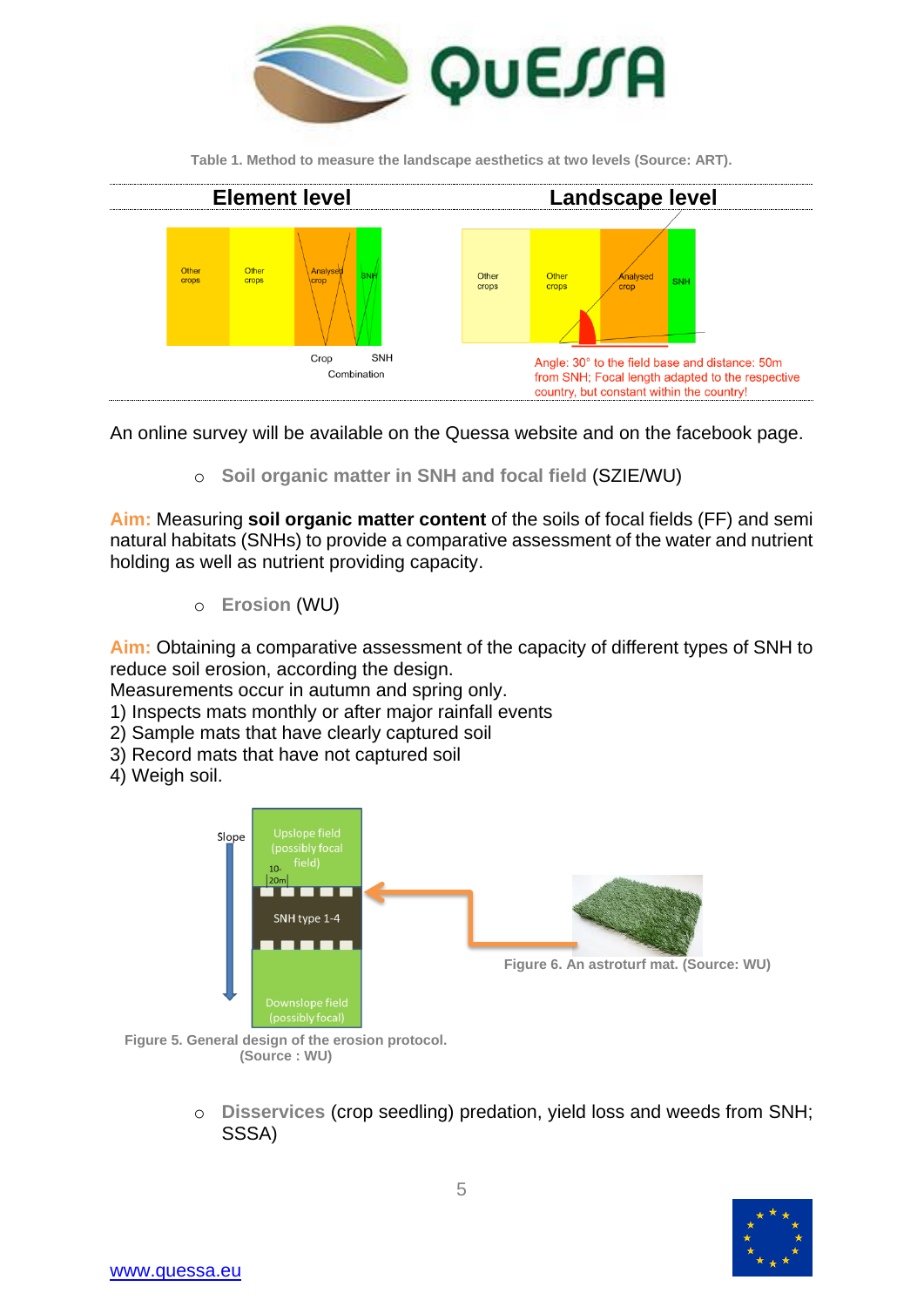

#### 囹 **A focus on Sentinels Standard** sentinels for all CS (**mandatory**)

In all landscape sectors per CS two repetitions during key periods:

- *Calliphora* on ground
- *Ephestia* eggs on ground and plant
- Seed cards containing both *Chenopodium alba* and *Poa trivialis*

**Aim:** Quantifying the global predation and/or parasitism.



**Figure 7. Seed cards (Game & Wildlife Conservation Trust).**

# $\rightarrow$  **Specific** sentinels for each CS (**optional**)

Own pest specific sentinels.

**Aim:** Quantifying the specific predation (*e.g.* Cereal aphids on wheat) and/or parasitism (e.g. *E. uruzonus* and *E. martelli* on larvae of olive fly).



**Figure 8. Aphids card. Figure 9. Olive fly (***Bactrocera oleae***) adult and larvae (Source: SSSA).**

# **Stakeholder Advisory Board**

The stakeholder advisory board (SAB) accompanies the project from the start (conceptual phase) to the end (dissemination).

The SAB consists of **12 experts** from major interest groups:

# - **NGO Nature protection and environment**



 $\circledast$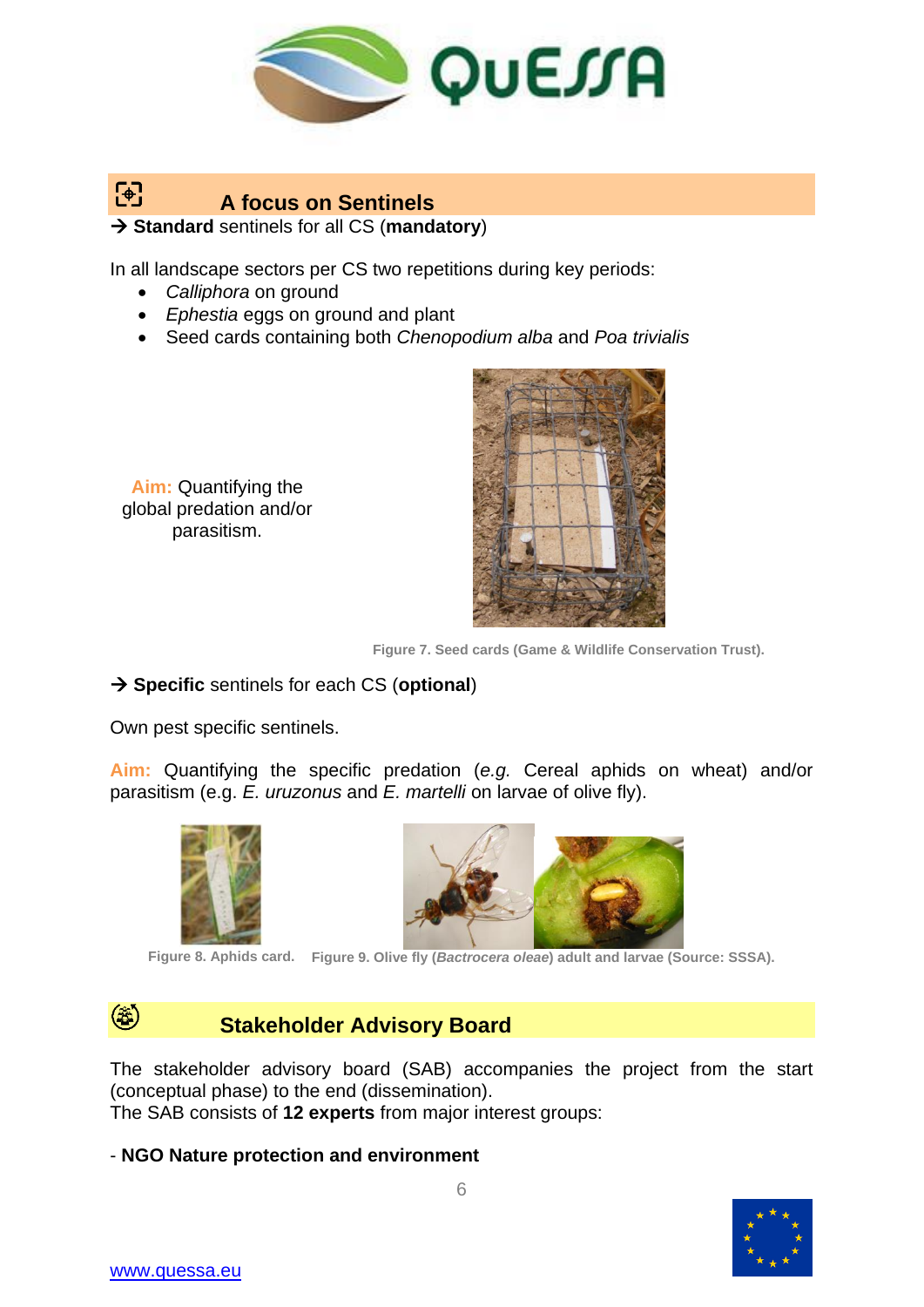

- Foundation Global Nature (ES)
- European Learning Network on Functional AgroBiodiversity ECNC-European Centre for Nature Conservation
- IOBC (EU)

## - **Farmer organisations**

- IFOAM (NL)
- $\bullet$  GRAB  $(F)$

## - **Territorial and national administrations**

- Natural England (UK)
- Ministry of Agriculture (F)

## - **Private companies**

Unilever (EU)

## - **European and international institutions**

- Food and Agriculture Organization (World)
- Directorate General Environment (EU)
- Directorate General Agriculture (EU)
- Consortium of International Agricultural Research Centres Agrobiodiversity and Ecosystem Services Program Biodiversity International (World)